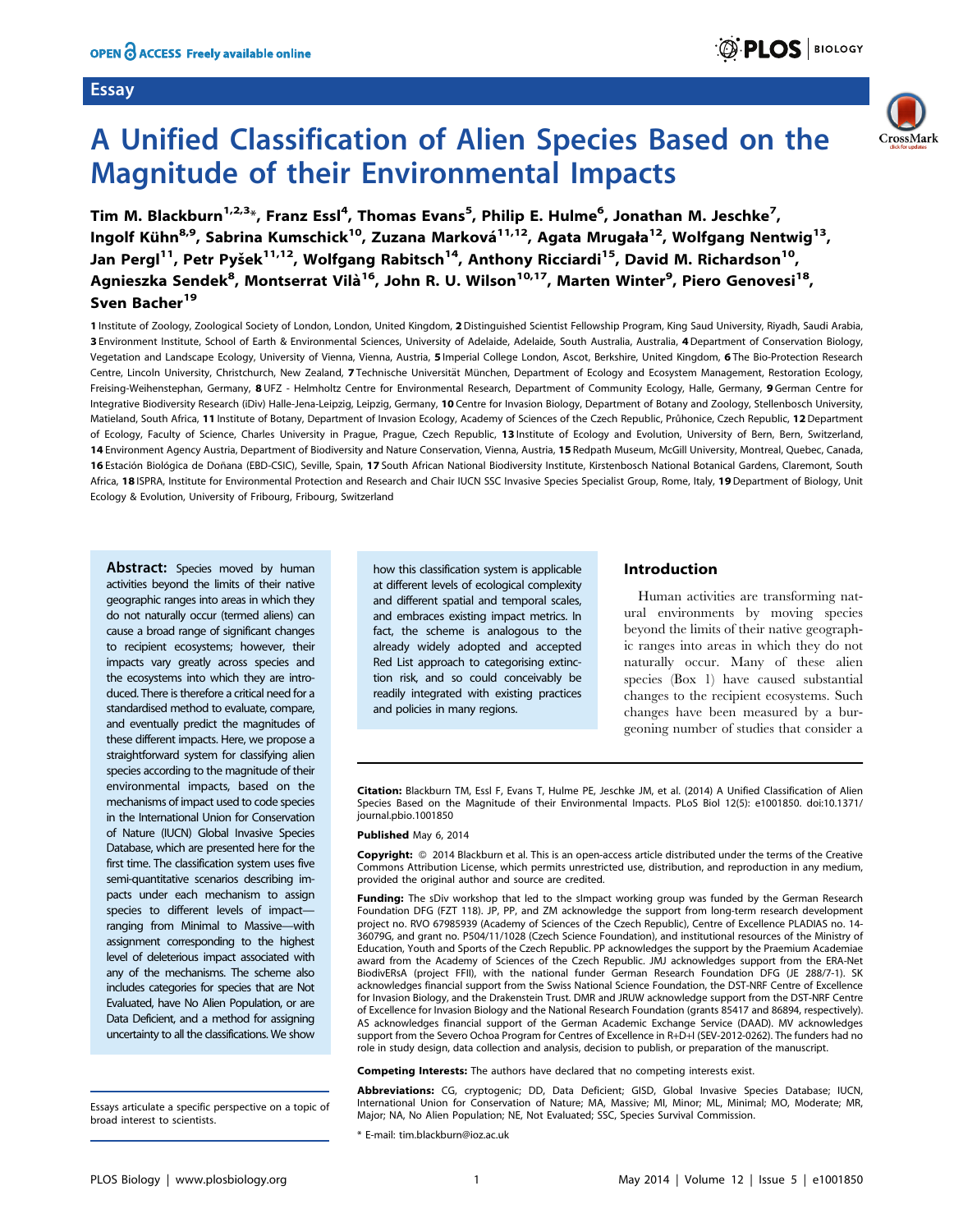broad range of environmental impacts, defined here as measurable changes to the properties of an ecosystem by an alien species [1,2], at different levels of organisation (Box 1). For example, alien species have been shown to cause significant changes in native species extinction probabilities, genetic composition of native populations, behaviour patterns, species richness and abundance, phylogenetic and taxonomic diversity, trophic networks, ecosystem productivity, nutrient and contaminant cycling, hydrology, habitat structure, and various components of disturbance regimes [1–8]. Such changes are often indirect, and may involve subtle or poorly studied interactions that could yield substantial effects over time [9]. For these reasons, most scientists and conservation organisations consider alien species to be undesirable additions to ecosystems, and frequently devote considerable resources towards preventing or mitigating their impacts.

However, many alien species apparently have had little or no detectable effects on their new environment [1,10,11], and some effects may be considered to be positive [12–16]. It has been further claimed that alien species are no more likely to have undesirable impacts than natives, and therefore that management attention should be based on impacting species in general, rather than on the alien/native origin of species [17,18], although this view is controversial [19,20]. These commentators urge conservationists and land managers to organise priorities around whether species are producing net benefits or harm, so as to avoid wasting valuable conservation resources on the costs of excluding (e.g., through ballast-water treatment), eradicating, containing, or controlling alien species [21]. Recognising that impacts vary greatly among species and among recipient systems, and that many notable impacts only become obvious or significantly influential long after the onset of invasion, a critical need for invasion biology is the capacity to evaluate, compare, and predict the magnitudes of the impacts of different alien species, in order to determine and prioritise appropriate actions where necessary. The challenge is how to compare impacts attributable to diverse alien taxa on different levels of ecological complexity (individuals, populations, communities, ecosystems), at different spatial and temporal scales, assessed using a range of metrics and techniques [22].

In response to these issues, here we propose a simple standardised system for classifying alien species in terms of the magnitude of their impacts. Our aim is to produce a practical tool to report on the impacts caused by alien species, that can (i) be used to identify those species that have different levels of environmental impact, (ii) facilitate comparisons of the level of impact from alien species among regions and taxa, (iii) facilitate predictions of potential future impacts of the species in the target region and elsewhere, (iv) align with the mechanisms of impact identified in the International Union for Conservation of Nature (IUCN) Global Invasive Species Database ([GISD]; <http://www.issg.org/database>), and (v) prioritise management actions. The system we propose has the following properties, many of which also underlie the intentions of the IUCN Red List categories and criteria (our classification system can be viewed as broadly analogous to that approach) [23]:

- 1. The classification considers only environmental (as opposed to economic or societal) impacts (see Box 1 for definitions). Nevertheless, our scheme could be extended to social and economic impacts, as well as to environmental impacts on resident alien species that are perceived to be harmless or beneficial.
- 2. The classification identifies species that have deleterious abiotic or biotic impacts (Box 1). Its aim is not to weigh deleterious against beneficial impacts to determine the net value of an introduction, but rather to highlight potential consequences.
- 3. Species are classified on the basis of evidence of their most severe documented impacts in regions to which they have been introduced. The scheme is, therefore, not a predictive model of impact—however, by reporting on the worst observed case, it can be used to flag species with high potential impacts that need to be evaluated in detail in a particular introduction context.
- 4. The classification provides a consistent procedure for translating the broad range of impact types and measures into ranked levels of environmental impact. It therefore distinguishes between taxa with different magnitudes of impact.
- 5. The classification can be applied across taxa, so that different taxa can be compared using a common currency in terms of their environmental impact. It could also be applied at different taxonomic levels.
- 6. The classification considers consequences, not likelihoods; that is, it focuses on the consequences in terms

of impact of an introduction, rather than on the likelihood of an invasion.

- 7. Classification is based on the best available evidence. Hence, species can move up and down impact categories as the quality of evidence improves, as conditions change, or as an invasion proceeds.
- 8. The scheme we propose here can be applied to impacts assessed at a range of spatial scales, from global to national or regional.

# Classifying Impact

Our classification system is based on the Generic Impact Scoring System (GISS) to compare the impacts of alien animal species among members of large taxonomic groups, developed by Nentwig and colleagues [24] and subsequently extended by Kumschick and colleagues [25], modified to align it to the new impact scheme of the GISD implemented by the IUCN Species Survival Commission (SSC) Invasive Species Specialist Group (Figure 1).

The extended GISS [25] identified a set of six impact classes (herbivory; competition; predation; disease transmission; hybridisation; impact on ecosystem, other than those mentioned before, i.e., chemical, physical, or structural changes), which we here term impact mechanisms (Box 1). Each of these mechanisms was associated with one of a sequential series of six impact scenarios (ranked 0–5) describing increasing levels of impact by aliens by that mechanism. These semi-quantitative scenarios were designed such that each step change in category reflects an increase in the order of magnitude of the particular impact so that a new level of organisation is involved. Thus: (0) no discernible impact; (1) discernible impacts, but no effects on individual fitness; (2) effects on fitness, but not on populations; (3) changes to populations, but not to community composition; (4) community changes, which are reversible; and (5) irreversible community changes and extinctions. Species impacts are assessed and assigned to a scenario for each impact mechanism. The scenario ranks assigned for each impact mechanism can be summed to produce an overall impact score. Species can then be compared with respect to these scores, for example to identify traits associated with higher levels of impact [24,26].

Our classification scheme is based on the impact mechanisms and scenarios presented by Kumschick and colleagues [25], but modified in four ways. First, and most importantly, we added new scenarios for mechanisms of impact additionally identi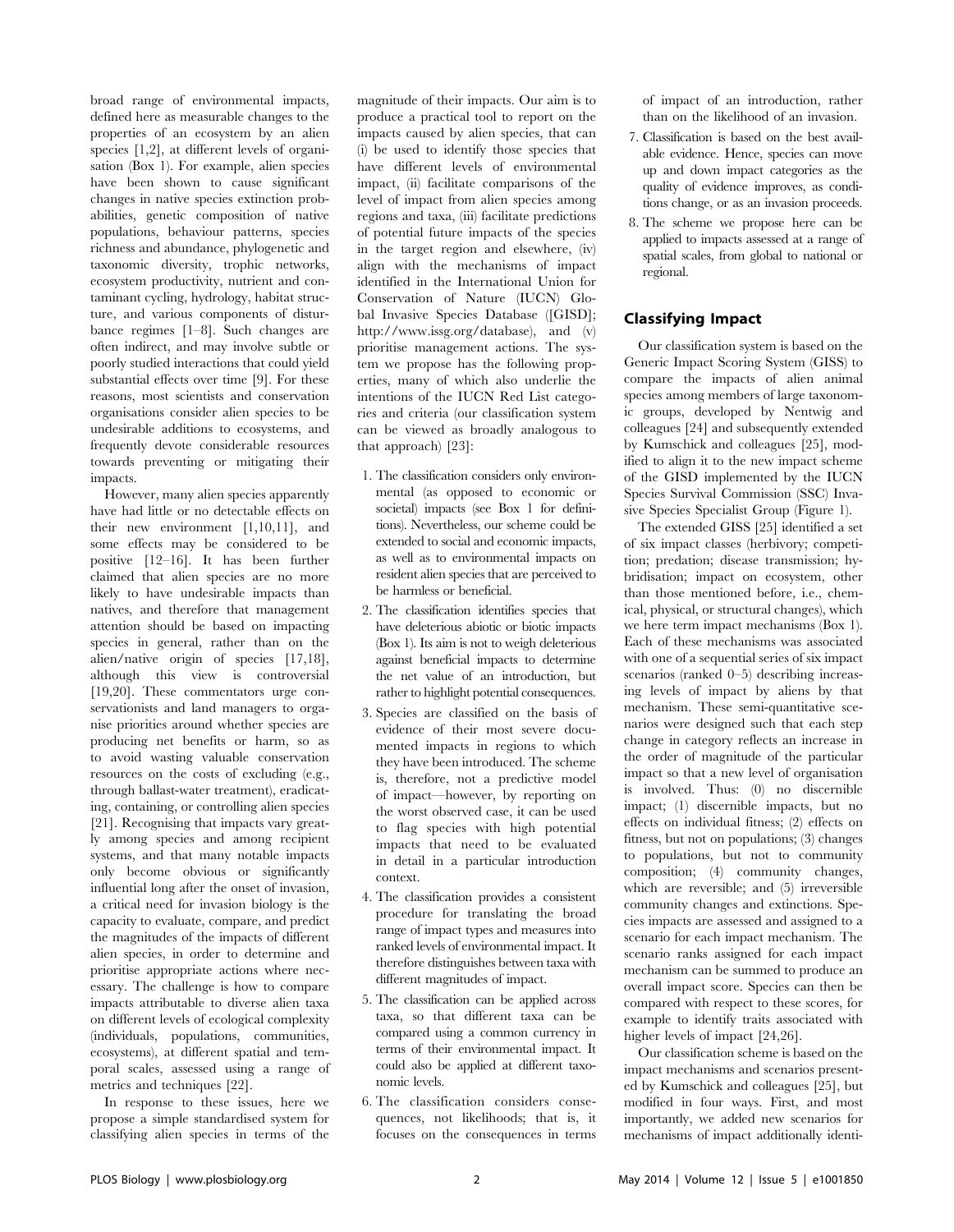fied in the IUCN GISD. The GISD scheme identifies 13 impact mechanisms (Figure 1), along with associated outcomes of those impacts in respect of changes to environmental or socio-economic parameters. Of these, numbers 1–4 and 8 correspond directly to scenarios in Kumschick and colleagues [25], while mechanisms 9–11 are captured under Kumschick and colleague's mechanism of impact on ecosystem (see above). We therefore expanded the Kumschick and colleagues scheme by adding explicit scenarios for four mechanisms of impact in the GISD schema: parasitism (impact 5 in Figure 1), poisoning/toxicity (impact 6), bio-fouling (impact 7), and interaction with other invasive species (impact 12). We ignored the thirteenth mechanism (other), as it is not possible to derive scenarios for unspecific impacts (although impacts not captured by the first 12 mechanisms can still be assigned on the basis of the general meanings identified in Table 1).

Second, Kumschick and colleagues [25] described scenarios of deleterious and beneficial environmental impacts by alien taxa, but here we consider only the deleterious impacts (see point 2 above). Third, we combined the two lowest ranking scenarios for each mechanism. The zero-ranked scenario in each case always refers to ''No impact known or detectable,'' but as the presence of an alien individual in a new environment always produces a change to the properties of an ecosystem (e.g., by altering its genetic or species diversity), by definition it has a non-zero impact in some context. Note that there is a crucial distinction between species with no known impacts, and species for which there is insufficient evidence to assess impact (see section in Box 2 on ''Data Deficient'' species). Finally, we edited the scenarios of Kumschick and colleagues [25] to resolve some terminological ambiguities in respect of our classifications, and to ensure that the scenarios are aligned with the mechanisms of impact identified in the GISD.

Instead of using the impact mechanisms and scenarios to produce an overall

## Box 1. A Glossary of Key Definitions

Alien species: a species moved by human activities beyond the limits of its native geographic range into an area in which it does not naturally occur. The movement allows the species to overcome fundamental biogeographic barriers to its natural dispersal. Common synonyms are exotic, introduced, nonindigenous, or non-native [50].

**Environmental impact:** a measurable change to the properties of an ecosystem by an alien species [2]. Our definition means that our scheme applies to all ecosystems—whether largely natural or largely managed by humans—but explicitly considers only effects that have impacts on the native biota or the ecosystem processes that derive from that environment. The same alien species may also have impacts on human societies and economies [37], but these represent additional and complex dimensions of impacts [51–56], and one should avoid conflating environmental with non-environmental impacts.

Deleterious impact: an impact that changes the environment in such a way as to reduce native biodiversity or alter ecosystem function to the detriment of the incumbent native species—as indicated by a change in importance or abundance following invasion. This is similar to the ''adverse effect'' concept [57]. This definition intentionally excludes societal judgments regarding the desirability or value of aliens, although our assumption is that the classification will be used as a mechanism to prevent impacts that are judged to be ''negative'' by those concerned.

Impact mechanisms: categories into which different types of alien species impact are classified. The IUCN GISD identifies 13 such categories; a list of these impact mechanisms is given in Figure 1.

Propagule pressure: a composite measure of the number of individuals that are released or escape into a region to which they are not native. It incorporates estimates of the absolute number of individuals involved in any one release/ escape event (propagule size) and the number of discrete such events (propagule number) [58].

Residence time: the length of time that an alien species has been in its introduced range [59].

numerical impact score for a species, we use the scenarios to assign a species to one of five sequential categories of impact: in ascending order of impact, these categories are Minimal (ML), Minor (MI), Moderate (MO), Major (MR), and Massive (MA) (Figure 2; Box 2). The process of categorisation would involve collation of all available evidence on impact for the members of a taxon from all regions to which the taxa have been introduced (or from the focal region where relevant), and using that evidence to inform expert opinion on the category of impact indicated. The impact category to which a species is assigned is that corresponding to the highest level of deleterious impact identified from any of the impact mechanisms (Box 2; Table 1). Listing of a species in a higher category explicitly assumes that there is evidence that the species has had a greater deleterious impact on some aspect of an environment in which it is alien than a species in a lower category of impact. Impact rating should be considered in the absence of management, but our approach may contribute to a process of prioritising species for management (e.g., if a new incursion by a high impact species is detected), as is required by Aichi target 9 of the Convention on Biological Diversity's Strategic Plan 2020 [\(www.cbd.int/sp/](www.cbd.int/sp/targets/rationale/target-9) [targets/rationale/target-9\)](www.cbd.int/sp/targets/rationale/target-9). We would expect some species to move between categories in successive categorisation processes, at the most trivial level from Not Evaluated (NE) into one of the evaluated categories (Figure 2), but subsequently from No Alien Population (NA) to an alien category (Data Deficient [DD], or one of Minimal (ML), Minor (MI), Moderate (MO), Major (MR), or Massive (MA) if introduced into the wild beyond its natural range limits), and potentially then between different categories of alien impact. Species whose alien status is uncertain can be identified as cryptogenic (CG) within any of the impact categories (Box 2).

#### **Uncertainty**

There are likely to be many cases where uncertainty exists about the correct categorisation of a species in terms of the magnitude of its impacts, even for species for which data is considered adequate (Box 2; Table 1). Consequently, it will be sensible to include an estimate of the degree of uncertainty attached to all categorisations, so that the degree of confidence in every classification is explicitly made clear. Only epistemic or reducible uncertainty (i.e., uncertainty due to data quality) is of importance for the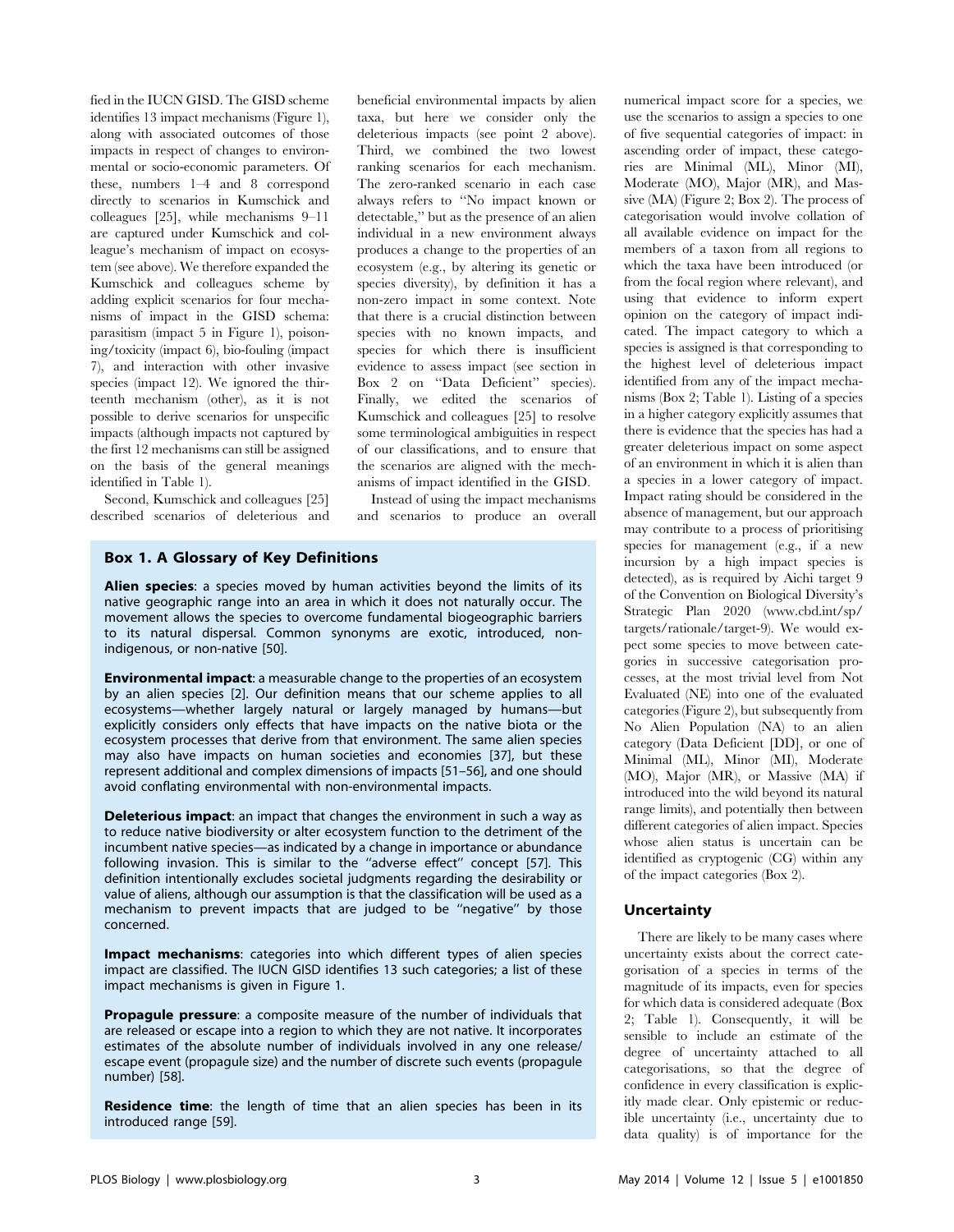

Figure 1. Impact scheme of the Global Invasive Species Database, implemented by the IUCN Species Survival Commission (SSC) Invasive Species Specialist Group. The GISD stores detailed information on more than 800 invasive alien species, including on the impacts they cause. The GISD has recently been redesigned, and all information has been re-classified in order to improve the searching functionalities of the database. The schema developed for the revised GISD has allowed all species stored in the database to be coded in respect of the direct mechanisms by which their impacts occur (e.g., predation), and by the outcomes of those impact mechanisms on the environment or on human activities. For example, the grass Imperata cylindrica (Poales: Poaceae) almost doubles litter biomass in invaded locations, which increases potential fuel for fires (impact mechanism coded as flammability, and impact outcome as modification of fire regime). The plant Schinus terebinthifolius (Sapindales: Anacardiaceae) is a bio-fouling agent, forming dense thickets in gullies and river bottoms, with the ultimate effect of changing the hydrology of river streams of invaded freshwater bodies (mechanism coded as bio-fouling, and impact outcome described as modification of hydrology). The insect Adelges piceae (Hemiptera: Adelgidae) releases a toxin causing stress to trees, which eventually die. The impact outcome of A. piceae is described in GISD as damage to forestry, with its mechanism of impact coded as poisoning/toxicity, but it can also be coded as having an environmental impact on plant/animal health, as it has been here. In the table, mechanisms and outcomes are reported in two separate columns, and the three examples of the connections between mechanisms and outcomes are shown. Impact outcomes in the GISD database can be environmental or socio-economic, but our categorisation scheme of species in terms of the magnitudes of their impacts (Figure 2; Table 1) concerns only the former. doi:10.1371/journal.pbio.1001850.g001

proposed classification. Uncertainty related to variation in impacts in space or time (stochasticity or irreducible uncertainty) is not considered because only the highest impact reported is considered. We acknowledge that there are different ways to characterise uncertainty, but we suggest for practical purposes a categorisation of uncertainty into three levels—high, medium, and low confidence—based on approaches used by the Intergovernmental Panel on Climate Change (IPCC) [27] and European and Mediterranean Plant

Protection Organization (EPPO) [28,29]. Further details are given in Tables S1 and S2 and Text S1.

#### **Discussion**

What follows is a condensed version of our Discussion for the general reader: we encourage those with a more specific interest in the subject to read the full version, available as Text S2.

There are abundant examples of alien species having deleterious environmental impacts that alter the structure, function, or dynamics of the ecosystem concerned. The need to prioritise management responses to these impacts (or the objectively quantified risk of such threats) provides a strong impetus to develop a standardised system by which impacts can be rigorously quantified and compared in terms of their magnitudes. However, there is no commonly employed method of quantifying and ranking impacts on biodiversity and ecosystems [30]. Regulatory bodies have attempted to develop a variety of different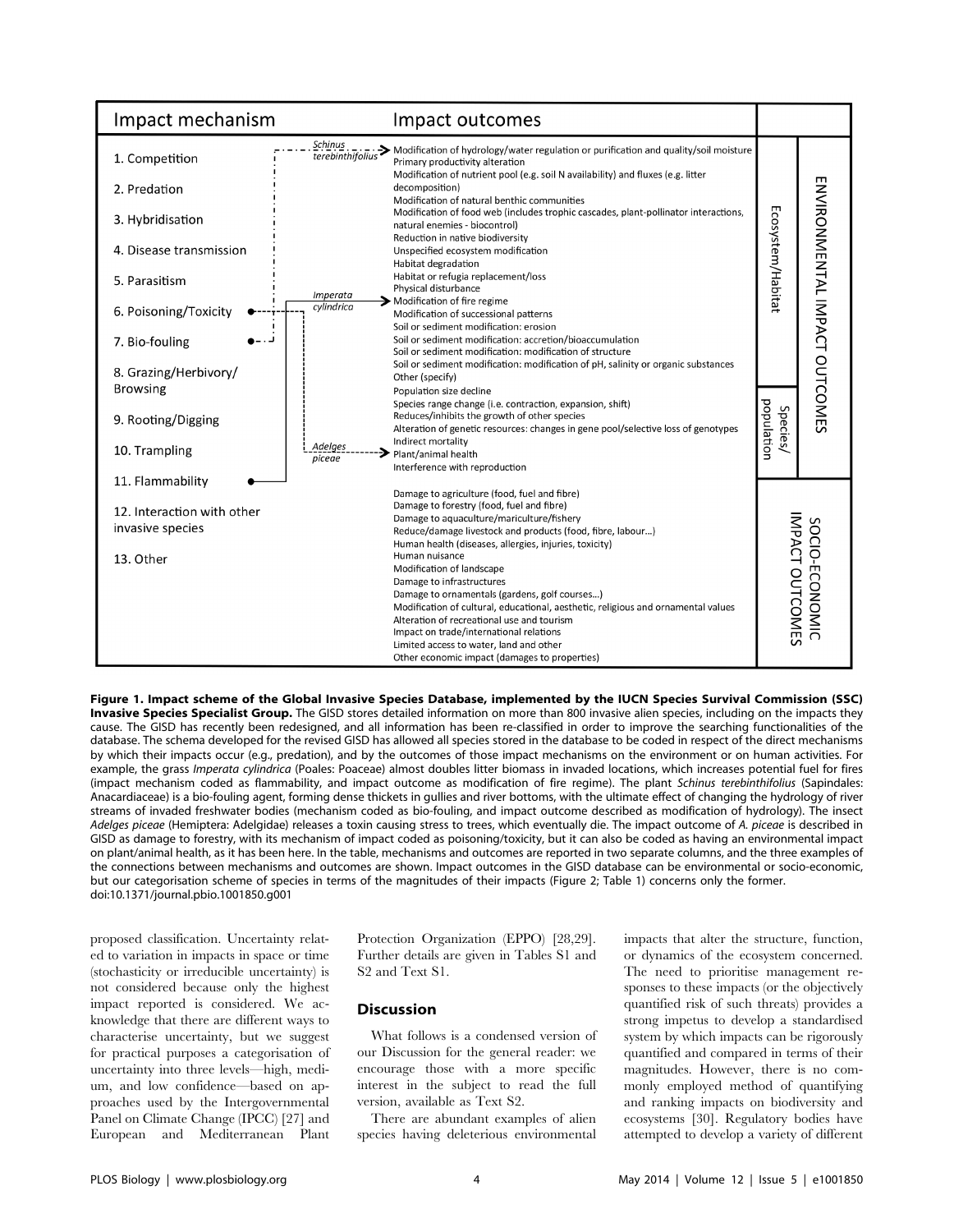Table 1. Impact criteria for assigning alien species to different categories in the classification scheme (Box 2).

| <b>Impact Class</b>                                                | <b>Massive (MA)</b>                                                                                                                                                                                                                                                                                                                             | Major (MR)                                                                                                                                                                                                                                                                                                                                                                                                                                  | Moderate (MO)                                                                                                                                                                                                                                                                                                            | Minor (MI)                                                                                                                                                                                                                              | Minimal (ML)                                                                                                                                                                                                                                  |
|--------------------------------------------------------------------|-------------------------------------------------------------------------------------------------------------------------------------------------------------------------------------------------------------------------------------------------------------------------------------------------------------------------------------------------|---------------------------------------------------------------------------------------------------------------------------------------------------------------------------------------------------------------------------------------------------------------------------------------------------------------------------------------------------------------------------------------------------------------------------------------------|--------------------------------------------------------------------------------------------------------------------------------------------------------------------------------------------------------------------------------------------------------------------------------------------------------------------------|-----------------------------------------------------------------------------------------------------------------------------------------------------------------------------------------------------------------------------------------|-----------------------------------------------------------------------------------------------------------------------------------------------------------------------------------------------------------------------------------------------|
| Categories should<br>adhere to the<br>following general<br>meaning | Causes at least local<br>extinction of species,<br>and irreversible changes<br>in community composition;<br>even if the alien species is<br>removed the system does<br>not recover its original<br>state                                                                                                                                        | Causes changes in<br>community composition,<br>which are reversible if the<br>alien species is removed                                                                                                                                                                                                                                                                                                                                      | Causes declines in<br>population densities,<br>but no changes in<br>community composition                                                                                                                                                                                                                                | Causes reductions in<br>individual fitness, but no<br>declines in native population<br>densities                                                                                                                                        | No effect on<br>fitness of<br>individuals of<br>native species                                                                                                                                                                                |
| Competition (1)                                                    | Competition resulting<br>in replacement or local<br>extinction of one or<br>several native species;<br>changes in community<br>composition are<br>irreversible                                                                                                                                                                                  | Competition resulting in<br>local or population<br>extinction of at least one<br>native species, leading to<br>changes in community<br>composition, but changes<br>are reversible when the alien<br>species is removed                                                                                                                                                                                                                      | Competition resulting<br>in a decline of population<br>size of at least one native<br>species, but no changes in<br>community composition                                                                                                                                                                                | Competition affects<br>fitness (e.g., growth,<br>reproduction, defence,<br>immunocompetence) of<br>native individuals without<br>decline of their populations                                                                           | Negligible level<br>of competition<br>with native<br>species;<br>reduction of<br>fitness of native<br>individuals is<br>not detectable                                                                                                        |
| Predation (2)                                                      | Predators directly or<br>indirectly (e.g., via<br>mesopredator release)<br>resulting in replacement<br>or local extinction of one<br>or several native species<br>(i.e., species vanish from<br>communities at sites<br>where they occurred<br>before the alien arrived);<br>changes in community<br>composition are<br>irreversible            | Predators directly or<br>indirectly (e.g., via<br>mesopredator release)<br>resulting in local or<br>population extinction of at<br>least one native species,<br>leading to changes in<br>community composition, but<br>changes are reversible when<br>the alien species is removed                                                                                                                                                          | Predators directly or<br>indirectly (e.g., via<br>mesopredator release)<br>resulting in a decline of<br>population size of at least<br>one native species but no<br>changes in community<br>composition                                                                                                                  | Predators directly or<br>indirectly (e.g., via<br>mesopredator release)<br>affecting fitness (e.g.,<br>growth, reproduction)<br>of native individuals without<br>decline of their populations                                           | Negligible level<br>of predation on<br>native species                                                                                                                                                                                         |
| Hybridisation (3)                                                  | Hybridisation between the<br>alien species and native<br>species is common in the<br>wild; hybrids are fully<br>vigorous and fertile; pure<br>native species cannot be<br>recovered by removing<br>the alien, resulting in<br>replacement or local<br>extinction of native<br>species by introgressive<br>hybridisation (genomic<br>extinction) | Hybridisation between<br>alien species and native<br>species is common in the<br>wild; F1 hybrids are vigorous<br>and fertile, however offspring<br>of F1 hybrids are weak and<br>sterile (hybrid breakdown),<br>thus limited gene flow<br>between alien and natives;<br>individuals of alien species<br>and hybrids discernible from<br>pure natives, pure native<br>populations can be recovered<br>by removing the alien and<br>hybrids. | Hybridisation between<br>alien species and native<br>species is regularly<br>observed in the wild;<br>hybrids are vigorous, but<br>sterile (reduced hybrid<br>fertility), limited gene flow<br>between alien and natives,<br>local decline of populations<br>of pure native species, but<br>pure native species persists | Hybridisation between<br>alien species and native<br>species is observed in the<br>wild, but rare; hybrids are<br>weak and never reach<br>maturity (reduced hybrid<br>viability), no decline of pure<br>native populations              | No hybridisatior<br>between alien<br>species and<br>native species<br>observed in the<br>wild (prezygotic<br>barriers),<br>hybridisation<br>with a native<br>species might<br>be possible in<br>captivity                                     |
| <b>Transmission of</b><br>diseases to native<br>species (4)        | Transmission of diseases<br>to native species resulting<br>in replacement or local<br>extinction of native species<br>(i.e., species vanish from<br>communities at sites<br>where they occurred<br>before the alien arrived);<br>changes in community<br>composition are irreversible                                                           | Transmission of diseases<br>to native species resulting<br>in local or population<br>extinction of at least one<br>native species, leading to<br>changes in community<br>composition, but changes<br>are reversible when the alien<br>species is removed                                                                                                                                                                                    | Transmission of diseases<br>to native species resulting<br>in a decline of population<br>size of at least one native<br>species, but no changes in<br>community composition                                                                                                                                              | Transmission of diseases<br>to native species affects<br>fitness (e.g., growth,<br>reproduction, defence,<br>(immunocompetence<br>of native individuals without<br>decline of their populations                                         | The alien<br>species is not a<br>host of diseases<br>transmissible to<br>native species or<br>very low level of<br>transmission of<br>diseases to<br>native species;<br>reduction of<br>fitness of native<br>individuals is<br>not detectable |
| Parasitism (5)                                                     | Parasites or pathogens<br>directly or indirectly (e.g.,<br>apparent competition)<br>resulting in replacement or<br>local extinction of one or<br>several native species (i.e.,<br>species vanish from<br>communities at sites<br>where they occurred<br>before the alien arrived);<br>changes in community<br>composition are irreversible      | Parasites or pathogens<br>directly or indirectly (e.g.,<br>apparent competition)<br>resulting in local or<br>population extinction of at<br>least one native species,<br>leading to changes in<br>community composition, but<br>changes are reversible when<br>the alien species is removed                                                                                                                                                 | Parasites or pathogens<br>directly or indirectly (e.g.,<br>apparent competition)<br>resulting in a decline of<br>population size of at least<br>one native species but no<br>changes in community<br>composition                                                                                                         | Parasites or pathogens<br>directly or indirectly<br>(e.g., apparent competition)<br>affecting fitness<br>(e.g., growth, reproduction,<br>defence,<br>immunocompetence) of<br>native individuals without<br>decline of their populations | Negligible level<br>of parasitism or<br>disease<br>incidence<br>(pathogens) on<br>native species,<br>reduction of<br>fitness of native<br>individuals is<br>not detectable                                                                    |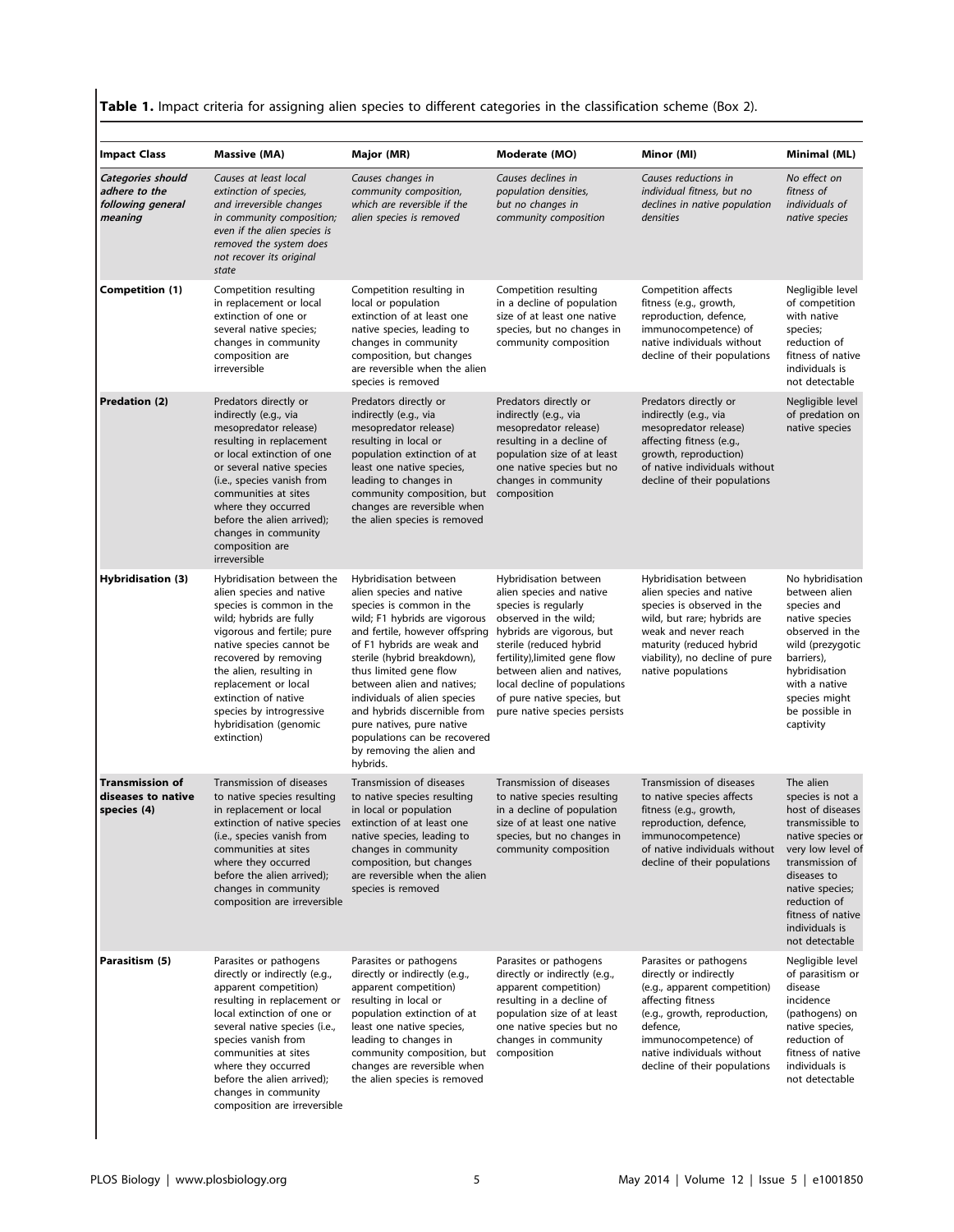# Table 1. Cont.

| <b>Impact Class</b>                                                              | <b>Massive (MA)</b>                                                                                                                                                                                                                                                                                                                                                                                                                               | Major (MR)                                                                                                                                                                                                                                                                                                                                                                                                                                            | Moderate (MO)                                                                                                                                                                                                                                                                                                                | Minor (MI)                                                                                                                                                                                                                                                                                                                                                    | Minimal (ML)                                                                                                                                                                                                                                                                                                                  |
|----------------------------------------------------------------------------------|---------------------------------------------------------------------------------------------------------------------------------------------------------------------------------------------------------------------------------------------------------------------------------------------------------------------------------------------------------------------------------------------------------------------------------------------------|-------------------------------------------------------------------------------------------------------------------------------------------------------------------------------------------------------------------------------------------------------------------------------------------------------------------------------------------------------------------------------------------------------------------------------------------------------|------------------------------------------------------------------------------------------------------------------------------------------------------------------------------------------------------------------------------------------------------------------------------------------------------------------------------|---------------------------------------------------------------------------------------------------------------------------------------------------------------------------------------------------------------------------------------------------------------------------------------------------------------------------------------------------------------|-------------------------------------------------------------------------------------------------------------------------------------------------------------------------------------------------------------------------------------------------------------------------------------------------------------------------------|
| Poisoning/<br>toxicity (6)                                                       | The alien species is toxic/<br>allergenic by ingestion,<br>inhalation, or contact to<br>wildlife or allelopathic to<br>plants, resulting in<br>replacement or local<br>extinction of native<br>species; changes in<br>community composition<br>are irreversible                                                                                                                                                                                   | The alien species<br>is toxic/allergenic by<br>ingestion, inhalation, or<br>contact to wildlife or<br>allelopathic to plants,<br>resulting in local or<br>population extinction<br>of at least one native<br>species (i.e., species<br>vanish from communities<br>at sites where they<br>occurred before the<br>alien arrived), leading to<br>changes in community<br>composition, but changes<br>are reversible when the<br>alien species is removed | The alien species<br>is toxic/allergenic<br>by ingestion, inhalation,<br>or contact to wildlife or<br>allelopathic to plants,<br>resulting in a decline<br>of population size of<br>at least one native<br>species, but no changes<br>in community<br>composition (native<br>species richness)                               | The alien species<br>is toxic/allergenic<br>by ingestion, inhalation,<br>or contact to wildlife<br>or allelopathic to<br>plants, affects fitness<br>(e.g., growth,<br>reproduction, defence,<br>immunocompetence)<br>of native individuals<br>without decline of<br>their populations                                                                         | The alien<br>species is not<br>toxic/allergenic/<br>allelopathic, or if<br>it is, the level is<br>very low,<br>reduction of<br>fitness of native<br>individuals is<br>not detectable                                                                                                                                          |
| <b>Bio-fouling (7)</b>                                                           | Bio-fouling resulting in<br>replacement or local<br>extinction of one or<br>several native species (i.e.,<br>species vanish from<br>communities at sites<br>where they occurred<br>before the alien<br>arrived); changes in<br>community composition<br>are irreversible                                                                                                                                                                          | Bio-fouling resulting<br>in local or population<br>extinction of at least<br>one native species,<br>leading to changes<br>in community<br>composition, but<br>changes are reversible<br>when the alien species is<br>removed                                                                                                                                                                                                                          | Bio-fouling resulting<br>in a decline of<br>population size of<br>at least one native<br>species, but no<br>changes in community<br>composition                                                                                                                                                                              | Bio-fouling affects<br>fitness (e.g., growth,<br>reproduction, defence,<br>immunocompetence)<br>of native individuals<br>without decline of their<br>populations                                                                                                                                                                                              | Negligible level<br>of bio-fouling<br>on native<br>species;<br>reduction of<br>fitness of native<br>individuals is<br>not detectable                                                                                                                                                                                          |
| Grazing/<br>herbivory/<br>browsing (8)                                           | Herbivory resulting in<br>replacement or local<br>extinction of one or<br>several native plant<br>species (i.e., species<br>vanish from<br>communities at sites<br>where they occurred<br>before the alien<br>arrived); changes in<br>community composition<br>are irreversible                                                                                                                                                                   | Herbivory resulting in<br>local or population<br>extinction of at least<br>one native plant species,<br>leading to changes in<br>community composition,<br>but changes are reversible<br>when the alien species is<br>removed                                                                                                                                                                                                                         | Herbivory resulting in a<br>decline of population<br>size of at least one native<br>species, but no changes in<br>community composition                                                                                                                                                                                      | Herbivory affects<br>fitness (e.g., growth,<br>reproduction, defence,<br>immunocompetence) of<br>individual native plants<br>without decline of their<br>populations                                                                                                                                                                                          | Negligible level<br>of herbivory on<br>native plant<br>species,<br>reduction of<br>fitness on native<br>plants is not<br>detectable                                                                                                                                                                                           |
| Chemical,<br>physical, or<br>structural<br>impact on<br>ecosystem (9,<br>10, 11) | Many changes in<br>chemical, physical,<br>and/or structural<br>biotope characteristics;<br>or changes in nutrient<br>and water cycling; or<br>disturbance regimes; or<br>changes in natural<br>succession, resulting in<br>replacement or local<br>extinction of native<br>species (i.e., species<br>vanish from communities<br>at sites where they<br>occurred before the<br>alien arrived); changes<br>(abiotic and biotic) are<br>irreversible | Changes in chemical,<br>physical, and/or<br>structural biotope<br>characteristics; or changes<br>in nutrient cycling; or<br>disturbance regimes; or<br>changes in natural<br>succession, resulting<br>in local extinction of<br>at least one native<br>species, leading to<br>changes in community<br>composition, but changes<br>are reversible when the<br>alien species is removed                                                                 | Changes in chemical,<br>physical, and/or<br>structural biotope<br>characteristics; or<br>changes in nutrient<br>cycling; or disturbance<br>regimes; or changes<br>in natural succession,<br>resulting in a decline<br>of population size of<br>at least one native<br>species, but no<br>changes in community<br>composition | Changes in chemical,<br>physical, and/or<br>structural biotope<br>characteristics; or<br>changes in nutrient<br>cycling; or disturbance<br>regimes; or changes in<br>natural succession<br>detectable, affecting<br>fitness (e.g., growth,<br>reproduction, defence,<br>immunocompetence)<br>of native individuals<br>without decline of their<br>populations | No changes in<br>chemical,<br>physical, and/or<br>structural<br>biotope<br>characteristics;<br>or changes in<br>nutrient cycling;<br>or disturbance<br>regimes; or<br>changes in<br>natural<br>succession<br>detectable, or<br>changes are<br>small with no<br>reduction of<br>fitness of native<br>individuals<br>detectable |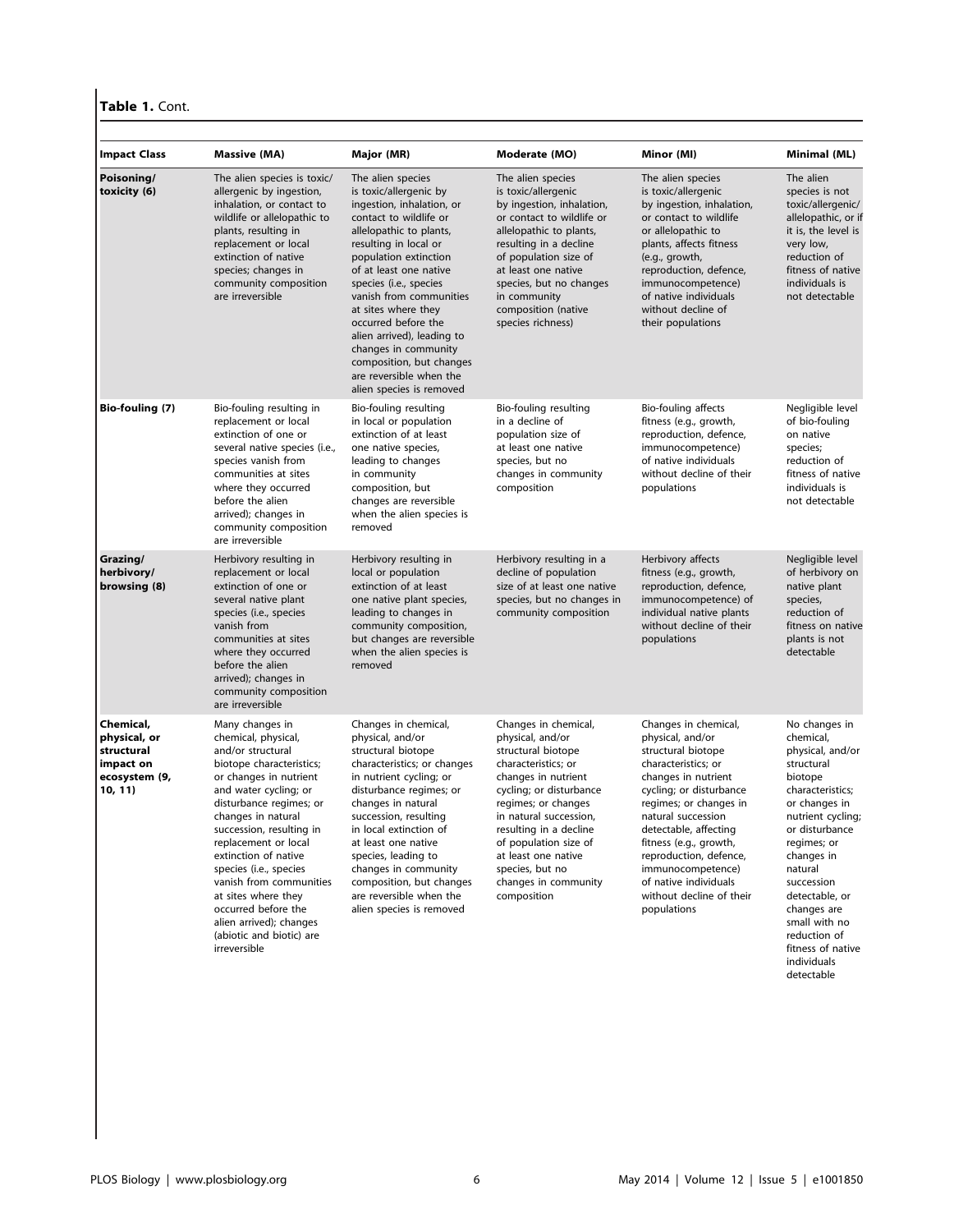Table 1. Cont.

| <b>Impact Class</b>                                    | <b>Massive (MA)</b>                                                                                                                                                                                                                                                                                                                                                                                                                                                                                                                                                                                                                                                                                        | Major (MR)                                                                                                                                                                                                                                                                                                                                                                                                                                                                                                                                                                                       | Moderate (MO)                                                                                                                                                                                                                                                                                                                                                                                                                                                                                                                                                             | Minor (MI)                                                                                                                                                                                                                                                                                                                                                                                                                                                                                                                                                                     | Minimal (ML)                                                                                                                                                                                                                       |
|--------------------------------------------------------|------------------------------------------------------------------------------------------------------------------------------------------------------------------------------------------------------------------------------------------------------------------------------------------------------------------------------------------------------------------------------------------------------------------------------------------------------------------------------------------------------------------------------------------------------------------------------------------------------------------------------------------------------------------------------------------------------------|--------------------------------------------------------------------------------------------------------------------------------------------------------------------------------------------------------------------------------------------------------------------------------------------------------------------------------------------------------------------------------------------------------------------------------------------------------------------------------------------------------------------------------------------------------------------------------------------------|---------------------------------------------------------------------------------------------------------------------------------------------------------------------------------------------------------------------------------------------------------------------------------------------------------------------------------------------------------------------------------------------------------------------------------------------------------------------------------------------------------------------------------------------------------------------------|--------------------------------------------------------------------------------------------------------------------------------------------------------------------------------------------------------------------------------------------------------------------------------------------------------------------------------------------------------------------------------------------------------------------------------------------------------------------------------------------------------------------------------------------------------------------------------|------------------------------------------------------------------------------------------------------------------------------------------------------------------------------------------------------------------------------------|
| <b>Interaction</b><br>with other alien<br>species (12) | Interaction of an<br>alien species with<br>other aliens (e.g.,<br>pollination, seed<br>dispersal, habitat<br>modification) facilitates<br>replacement or local<br>extinction of one or<br>several native species (i.e.,<br>species vanish from<br>communities at sites<br>where they occurred<br>before the alien arrived),<br>and produces irreversible<br>changes in community<br>composition that would<br>not have occurred in the<br>absence of the species.<br>These interactions may be<br>included in other impact<br>classes (e.g., predation,<br>apparent competition) but<br>would not have resulted in<br>the particular level of<br>impact without an interaction<br>with other alien species | Interaction of an alien<br>species with other<br>aliens (e.g., pollination,<br>seed dispersal, habitat<br>modification) facilitates<br>local or population<br>extinction of at least<br>one native species, and<br>produces changes in<br>community composition<br>that are reversible but would<br>not have occurred in the<br>absence of the species.<br>These interactions may be<br>included in other impact<br>classes (e.g., predation,<br>apparent competition) but<br>would not have resulted in<br>the particular level of impact<br>without an interaction with<br>other alien species | Interaction of an alien<br>species with other aliens<br>(e.g., pollination, seed<br>dispersal, habitat<br>modification) facilitates a<br>decline of population<br>size of at least one native<br>species, but no changes in<br>community composition;<br>changes would not have<br>occurred in the absence<br>of the species. These<br>interactions may be<br>included in other impact<br>classes (e.g., predation,<br>apparent competition) but<br>would not have resulted<br>in the particular level of<br>impact without an<br>interaction with other alien<br>species | Interaction of an alien<br>species with other aliens<br>(e.g., pollination, seed<br>dispersal) affects fitness<br>(e.g., growth,<br>reproduction, defence,<br>immunocompetence) of<br>native species' individuals<br>without decline of their<br>populations; changes<br>would not have occurred<br>in the absence of the<br>species. These interactions<br>may be included in other<br>impact classes (e.g.,<br>predation, apparent<br>competition) but would not<br>have resulted in the particular<br>level of impact without an<br>interaction with other alien<br>species | Interaction of an<br>alien species<br>with other aliens<br>(e.g., pollination,<br>seed dispersal)<br>but with<br>minimal effects<br>on native<br>species;<br>reduction of<br>fitness of native<br>individuals is<br>not detectable |

there is adequate data to allow classification (see Figure 2). Classification follows the general principle outlined in the first row. However, we specifically outlined the different mechanisms through which an alien species can cause impacts in order to help assessors to look at the different aspects and to identify potential research gaps. Numbers next to different impact classes reference the numbering of impacts in the classification of impact mechanisms in the GISD (Figure 1). doi:10.1371/journal.pbio.1001850.t001

schemes [31–33], but a unified standard classification does not exist. Indeed, the lack of a standard metric, coupled with data deficiencies, is likely a major reason why risk assessments rarely include quantitative evaluations of impact [34]. We believe that our proposed classification scheme (Figure 2; Table 1; Box 2) provides a pragmatic solution to some of these needs. It also has the attractive quality that it follows a similar approach to the already widely adopted Red Listing approach to categorising extinction risk, and so could theoretically be quickly integrated with existing practices and policies across the globe. It aligns with mechanisms of impact identified in the IUCN GISD (Figure 1), and hence can be used in conjunction with that important database. The interlink between the IUCN GISD and Red List may also permit a more structured application of the present scheme to the evaluation of the impact of alien species on species assessed in the Red List.

Our scheme overcomes the problems that arise from the fact that there is no standard metric of impact, or method of quantifying it. By relating quantitative studies to a set of standardised semiquantitative scenarios enhanced by descriptions, we can identify and rank mechanisms of impact indicated by the evidence provided. Although there is often a significant degree of uncertainty surrounding the impact of any given alien species, both because of measurement error and subsequent translation of what a quantitative trait measure means in terms of actual environmental change, the broad separation of our categories in terms of the level of impact they represent means that impacts can be classified with a good degree of confidence [24]. Furthermore, our scheme includes a mechanism for appending estimates of uncertainty to each categorisation (Text S1). Similar issues of uncertainty pertain to the IUCN Red List criteria and categories (albeit that they are often overlooked), but while the precise categorisation of some species is the subject of considerable debate [35], there is little doubt that the Red List functions as an effective and credible guide to the threat of extinction and as a valuable trend indicator over time [36]. We hope that our categorisation scheme will come to be viewed in the same light.

In contrast to the previous use of such scenarios to estimate overall impact [24,26,37], here they are simply used to identify the mechanism by which a species has its highest impact. A lack of data on some mechanisms can affect estimates of overall impact, but does not prevent the classification of a species under our scheme, if information is available on other mechanisms of impact. Our categorisation scheme is therefore effective with less available data than required to assess the overall impact of a species.

A lack of information on some mechanisms of impact may lead to a species being placed in a lower impact category than might otherwise be the case. However, in many cases, it will be difficult to distinguish whether an alien is the driver of environmental changes, or simply a ''passenger'' responding to the same driver as the natives [38]. Synergistic interactions between alien species and other stressors are also possible—and perhaps increasingly common—but difficult to anticipate [39]. This suggests that categorisation will be cautious: an alien is likely to be assigned to a high impact category if it is associated with significant change, even if it is not the main driver. This is a sensible situation under the precautionary principle, where benefit of the doubt should not be given to the alien. However, our system is intended to be dynamic, allowing for updates as new or more reliable data become available, and as the documented impact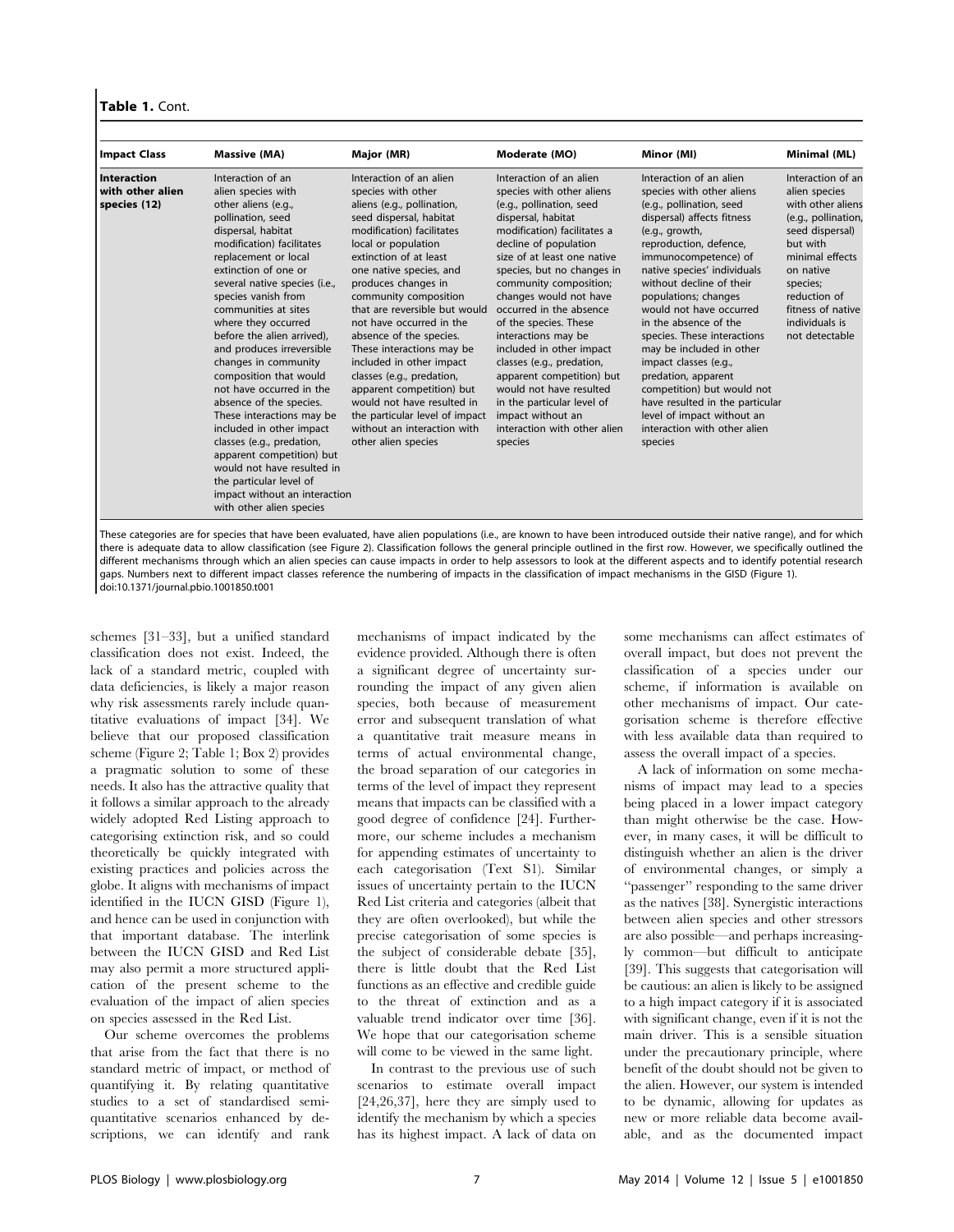## Box 2. Description of the Categories in the Impact Classification Scheme

The relationship between categories is shown in Figure 2. A species is considered to have a given level of impact (MA, MR, MO, MI, or ML) when the best available evidence indicates that it has previously had impacts in a region to which it is not native that meet any of the relevant criteria presented in Table 1. Species are categorised by the most severe impact recorded under any impact mechanism (Table 1), as follows:

Massive (MA) A species is considered to have Massive impacts when it leads to the replacement and local extinction of native species, and produces irreversible changes in the structure of communities and the abiotic or biotic composition of ecosystems. Note that ''local'' refers to the typical spatial extent over which the original native communities can be characterised.

Major (MR) A species is considered to have Major impacts when it causes the local or population extinction of at least one native species, and leads to reversible changes in the structure of communities and the abiotic or biotic composition of ecosystems, and has no impacts that cause it to be classified in the MA impact category.

Moderate (MO) A species is considered to have Moderate impacts when it causes declines in the population densities of native species, but no changes to the structure of communities or to the abiotic or biotic composition of ecosystems, and has no impacts that would cause it to be classified in a higher impact category.

Minor (MI) A species is considered to have Minor impacts when it causes reductions in the fitness of individuals in the native biota, but no declines in native population densities, and has no impacts that would cause it to be classified in a higher impact category.

Minimal (ML) A species is considered to have Minimal impacts when it is unlikely to have caused deleterious impacts on the native biota or abiotic environment. Species that have been evaluated under the categorisation process but for which impacts have not been assessed in any study should not be classified in this category, but rather should be categorised as Data Deficient.

Data Deficient (DD) A species is categorised as Data Deficient when the best available evidence indicates that it has individuals existing in a wild state in a region beyond the boundary of its native geographic range, but either there is inadequate information to classify the species with respect to its impact, or insufficient time has elapsed since introduction for impacts to have become apparent. It is expected that all introduced species will have an impact at some level, because by definition an alien individual in a new environment has a nonzero impact. However, listing a species as **Data Deficient** recognises that current information is insufficient to assess that level of impact.

No Alien Populations (NA) A species is categorised as No Alien Populations when there is no reliable evidence that it has or had individuals existing in a wild state in a region beyond the boundary of its native geographic range. We assume that absence of evidence is evidence of absence in this case, as it is impossible to prove that a species has no alien individuals anywhere in the world. Species with individuals kept in captivity or cultivation in an area to which it is not native [60] would be classified here. A species could currently have no individuals existing in a wild state in a region beyond the boundary of its native geographic range because it has died out in, or has been eradicated from, such an area. In these cases, there should be evidence relating to impact that causes it to be classified in one of the impact categories (ML, MI, MO, MR, MA), or alternatively no evidence of impact, which would cause it to be classified as Data Deficient.

Not Evaluated (NE) A species is Not Evaluated when it has not yet been evaluated against the criteria, as is also the case in the IUCN Red List [23].

Cryptogenic (CG) Cryptogenic is not a category within the scheme presented in Figure 2, but rather a label to be applied to those taxa for which it is unclear, following evaluation, whether the individuals present at a location are native or alien [61]. This is a particular problem in the marine realm, for cosmopolitan plants and for many stored product arthropod pests, for which the native geographic ranges are unknown. Cryptogenic taxa may have deleterious impacts where they occur [62,63]. We suggest on the basis of the precautionary principle that cryptogenic species are evaluated as if they were aliens, but that their impact categorisation is modified by the CG label (e.g., for a cryptogenic species with Major impact: Genus species MR [CG]).

history of a species unfolds through space and time [40–42]. In fact, the classification scheme could in practice serve to identify knowledge gaps for invaders for which there is currently little or no information.

The use of standardised scenarios allows analysis of a wide range of factors relating to impact, such as correlates of magnitude, variation, and temporal and spatial change. The category of impact to which an alien species is assigned can increase or decrease as more deleterious impacts are discovered, if the alien species is subsequently identified as a passenger rather than a driver of change, or if environmental influences change. The protocol can also be applied with minor modification to impacts at a range of spatial scales, allowing national, regional, and global categorisation of impacts. It complements and can inform national assessment schemes in which species are assigned to different lists [43–45] depending on whether they are species with a low risk of impact (''white list,'' ML, or perhaps MI in this scheme), of assumed or uncertain impact (''grey list''), or have measurable impacts of concern (''black list,'' corresponding to MO, MR, or MA) on environments. In all of these respects, the scheme is analogous to the IUCN Red List [46]. Another similarity with the IUCN Red List approach is that some impact listings, as with some threat listings, are likely to be context dependent. For example, a relatively widespread taxon may be classified as at high risk of extinction in some national Red Lists if the species is locally rare or threatened (e.g., the country is near the range edge). Similarly, an alien impact that is observed in one area of the introduced range may not occur elsewhere, or may not be as important elsewhere: invasiveness, and by extension impact, is a characteristic of a population rather than a species [2,47]. Overall, the assessment of impacts at more restricted scales may predominantly depend on evidence of impacts elsewhere (which may be subject to higher error, given context-dependent variation), whereas at large scales, information on impacts will increasingly derive from the focal region.

All of this highlights the importance of ensuring that the impacts of aliens on populations and communities are measured at an appropriate spatial scale, taking into account the typical spatial size at which original native communities can be characterised (termed the ''local scale'' here). Studies at very restricted spatial scales (i.e., patches of 10s or 100s of square metres)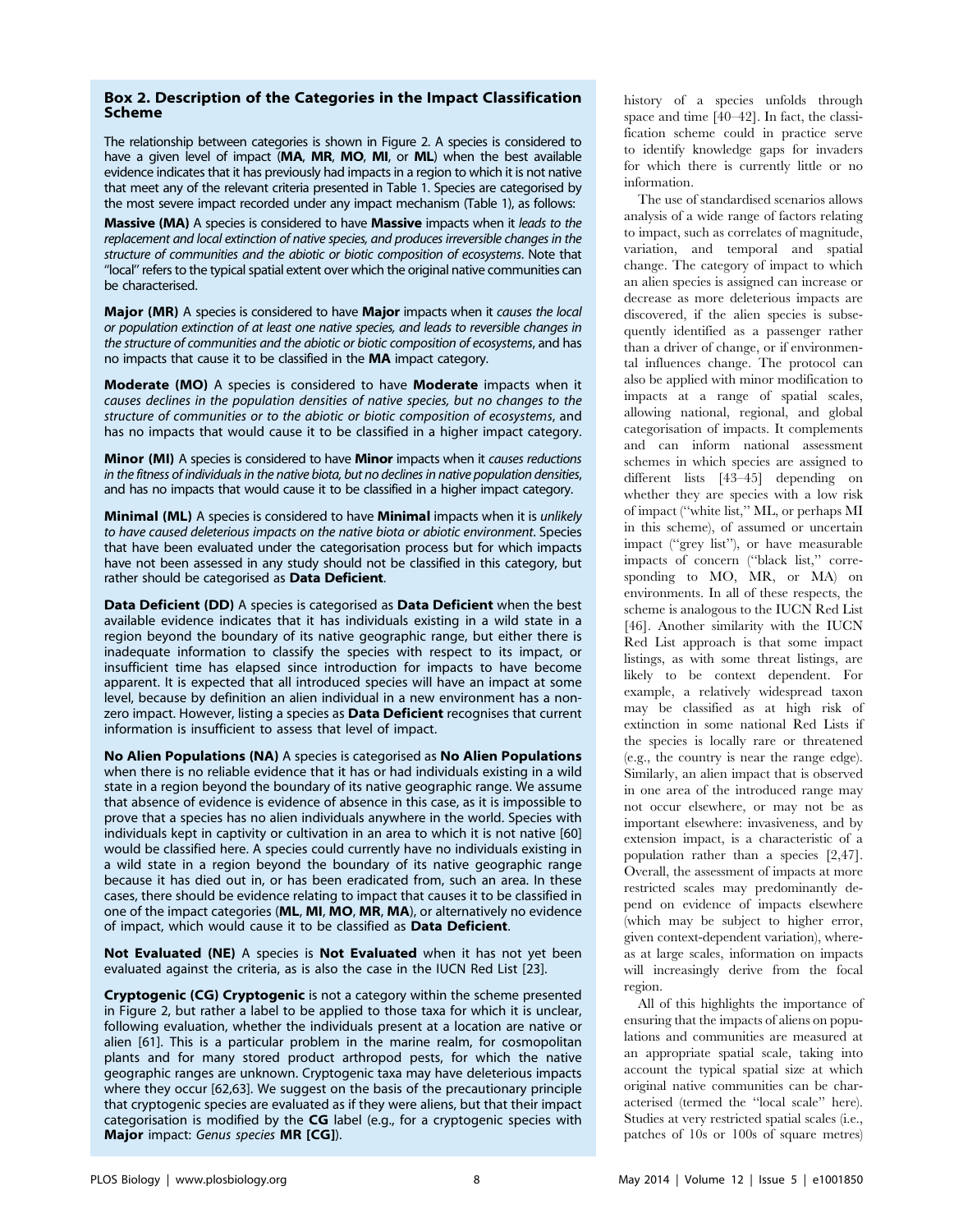

Figure 2. The different categories in the alien species impact scheme, and the relationship between them. Descriptions of the categories are provided in Box 2. The CG category is not represented in this diagram as CG taxa may be found in any category. doi:10.1371/journal.pbio.1001850.g002

might overestimate impacts if extrapolated to larger scales, while studies at extensive spatial scales (i.e., regional or national) might underestimate them. For example, an alien species might be shown in a field experiment to exclude natives from areas the size of experimental plots, and perhaps even to extirpate natives from entire habitat patches, without having a significant effect on community diversity (e.g., because of the influence of spatial dynamics, refugia, or rescue effects). In this case, it is likely that populations of some natives would have declined (e.g., competitors or food species) in the habitats in which the alien species occurs, without resulting in local extinctions: the appropriate classification under our scheme would therefore be MO in this case (Table 1). This approach has the benefit of identifying impacts demonstrated in very small habitat patches that

may be a cause for greater concern in the future.

One shortcoming of the proposed classification scheme is that it is not designed to be predictive by itself. For example, it cannot be applied to species with no previous history of alien populations (if evaluated, these species cannot be classified other than NA), and, as recorded impacts usually accrue with population growth, species that have not been introduced for long (short residence times; Box 1) or not introduced in large numbers (low propagule pressures; Box 1) are likely to receive a low rating. Nevertheless, the scheme could provide predictive information on the likely magnitude of impacts of a species, if it is phylogenetically or functionally similar to a species that has known impacts as an alien on the native biota or abiotic environment [33], or if there is a mechanistic understanding of how impacts might progress. This may be helpful given that a history of impact elsewhere is currently often considered to be the best available predictor of the impact potential of an alien species [40,48,49], but is of no use for predicting impacts of species with no alien populations. Such species could be assessed under our scheme, but with their categorisation assigned a high level of uncertainty. We do not advocate that such approaches substitute for the precautionary principle in cases of species with unknown impacts, but they may nevertheless help to understand which species may be most damaging if introduced. A future development of the scheme would be to include an estimate of potential impact for such species.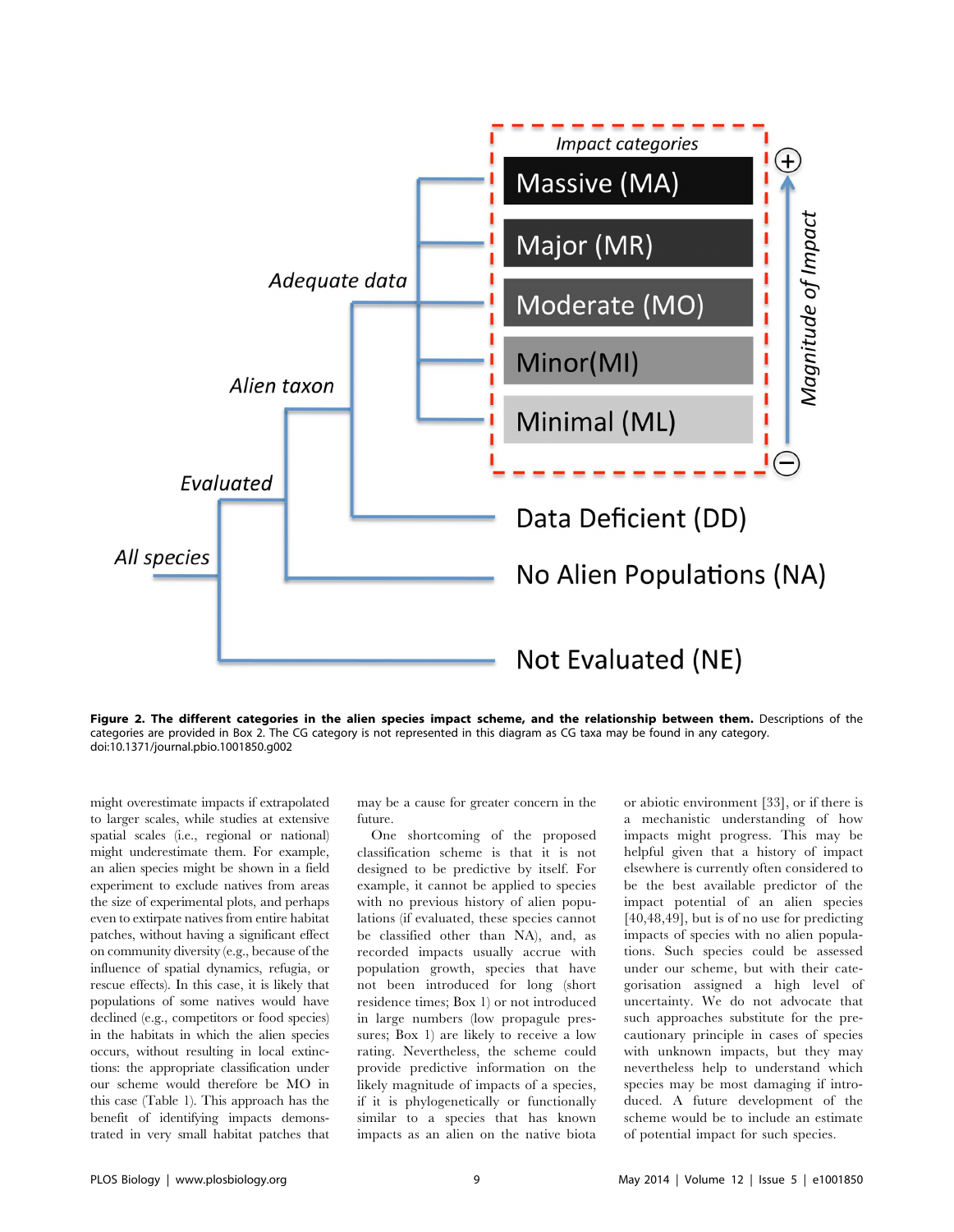## Supporting Information

Figure S1 The relationship between the overall potential environmental impact score and the impact category to which the species is assigned under our classification scheme, for data on alien mammals in Europe (from [9]). Environmental impact score is the sum of the impacts over the six categories given by Kumschick and colleagues (39). Species are assigned to impact category on the basis of the largest impact value in any of the six categories. Note that Kumschick and colleagues (39) do not score impacts under several of the classes listed in Table 1. The analysis is confined to impacts recorded for species in their alien ranges in Europe (indicating the scalable nature of our approach): a global analysis might shift some species to higher impact categories. Note that the data points have been jittered to improve visibility. Impact score and category are clearly positively related, but some species can have higher scores than other species in higher categories.

(TIF)

#### Figure S2 Relationship between the overall environmental impact of

#### References

- 1. Pyšek P, Jarošík V, Hulme PE, Pergl J, Hejda M, et al. (2012) A global assessment of invasive plant impacts on resident species, communities and ecosystems: the interaction of impact measures, invading species' traits and environment. Global Change Biol 18: 1725–1737.
- 2. Ricciardi A, Hoopes MF, Marchetti MP, Lockwood JL (2013) Progress toward understanding the ecological impacts of non-native species. Ecol Monogr 83: 263–282.
- 3. Brooks ML, D'Antonio CM, Richardson DM, Grace JB, Keeley JE, et al. (2004) Effects of invasive alien plants on fire regimes. BioScience 54: 677–688.
- 4. Hendrix PF, Callaham MA Jr, Drake JM, Huang CY, James SW, et al. (2008) Pandora's Box Contained Bait: The global problem of introduced earthworms. Annu Rev Ecol Evol Syst 39: 593–613.
- 5. Suarez AV, Tsutsui ND (2008) The evolutionary consequences of biological invasions. Mol Ecol 17: 351–360.
- 6. Kenis M, Bacher S, Baker RHA, Branquart E, Brunel S, et al. (2009) Ecological effects of invasive alien insects. Biol Inv 11: 21–45.
- 7. Vilà M, Espinar JL, Hejda M, Hulme PE, Jarošík V, et al. (2011) Ecological impacts of invasive alien plants: a meta-analysis of their effects on species, communities and ecosystems. Ecol Lett 14: 702–708.
- 8. Winter M, Schweiger O, Klotz S, Nentwig W, Andriopoulos P, et al. (2009) Plant extinctions and introductions lead to phylogenetic and taxonomic homogenization of the European flora. Proc Natl Acad Sci U S A 106: 21721– 21725.
- 9. Gozlan RE, St-Hilaire S, Feist SW, Martin P, Kent ML (2005) Biodiversity: disease threat to European fish. Nature 435: 1046–46.

European alien plants (the median score across all assessed classes of impact. Note that not all classes of impact in Table 1 were assessed) and the impact classification assigned under our scheme (defined by the highest score achieved in any of the impact classes). Species with names indicated have, compared to their average impact across the classes assessed, a disproportionally strong impact in one individual class. While their high impact may be overlooked when assessing the overall impact, it is captured by our suggested classification scheme under which species are assigned on the basis of maximum, not average, impact. For example, Cortaderia selloana exerts a strong impact (MA) on ecosystem processes, its impacts in other classes being MO at most. Note that data points have been jittered to improve visibility. Based on M. Vilà, Z. Marková, P. Pyšek, J. Pergl (unpublished data) following the impact assessment methodology of [10].

(TIF)

#### Table S1 Guidance regarding the use of the confidence rating (modified from the EPPO pest risk as-

- 10. Williamson M, Fitter A (1996) The varying success of invaders. Ecology 77: 1661–1666.
- 11. Strayer DL (2012) Eight questions about invasions and ecosystem functioning. Ecol Lett 15: 1199–1210.
- 12. Graves SD, Shapiro AM (2003) Exotics as host plants of the California butterfly fauna. Biol Conserv 110: 413–433.
- 13. Sogge MK, Sferra SJ, Paxton EH (2008) Tamarix as habitat for birds: implications for riparian restoration in the southwestern United States. Restor Ecol 16: 146–154.
- 14. Stromberg JC, Chew MK, Nagler PL, Glenn EP (2009) Changing perceptions of change: the role of scientists in Tamarix and river management. Restor Ecol 17: 177–186.
- 15. Chiba S (2010) Invasive non-native species' provision of refugia for endangered native species. Conserv Biol 24: 1141–1147.
- 16. Schlaepfer MA, Sax DF, Olden JD (2011) The potential conservation value of non-native species. Conserv Biol 25: 428–437.
- 17. Davis MA, Chew MK, Hobbs RJ, Lugo AE, Ewel JJ, et al. (2011) Don't judge species on their origins. Nature 474: 153–154.
- 18. Valéry L, Fritz H, Lefeuvre JC (2013) Another call for the end of invasion biology. Oikos 122: 1143–1146.
- 19. Simberloff D, Souza L, Nuñez MA, Barrios-Garcia MN, Bunn W (2012) The natives are restless, but not often and mostly when disturbed. Ecology 93: 598–607.
- 20. Richardson DM, Ricciardi A (2013) Misleading criticisms of invasion science: a field guide. Divers Distrib 19: 1461–1467.
- 21. Clout MN, Williams PA, editors (2009) Invasive species management: a handbook of principles and techniques. Oxford: Oxford University Press.

sessment decision support scheme [2,64]). (DOCX)

Table S2 Suggested distribution of likelihoods (in percent) of the impact of alien species being in a certain category depending on the confidence of the assessment. Probability distributions follow a standardised beta distribution with parameters  $\alpha$  and  $\beta$ . The histogram below the table provides a pictorial representation of the same probabilities.

(DOCX)

#### Text S1 Categorising uncertainty. (DOCX)

Text S2 Full version of the Discussion. (DOCX)

#### Acknowledgments

This study is a joint effort of the working group sImpact that formed at a workshop at sDiv, the Synthesis Centre within the German Centre for Integrative Biodiversity Research (iDiv) Halle-Jena-Leipzig. We thank Ben Collen and Christian Lexer for comments that improved the manuscript.

- 22. Hulme PE, Pyšek P, Jarošík V, Pergl J, Schaffner U, Vila M (2013) Bias and error in current knowledge of plant invasions impacts. Trends Ecol Evol 28: 212–218.
- 23. IUCN (2012) IUCN Red list categories and criteria: version 3.1. Second edition. Gland: IUCN. [www.iucnredlist.org/technical-documents/](www.iucnredlist.org/technical-documents/categories-and-criteria) [categories-and-criteria](www.iucnredlist.org/technical-documents/categories-and-criteria)
- 24. Nentwig W, Kühnel E, Bacher S (2010) A generic impact-scoring system applied to alien mammals in Europe. Conserv Biol 24: 302–311.
- 25. Kumschick S, Bacher S, Dawson W, Heikkilä J, Sendek A, et al. (2012) A conceptual framework for prioritization of invasive alien species for management according to their impact. NeoBiota 15: 69–100.
- 26. Kumschick S, Bacher S, Blackburn TM (2013) What determines the impact of alien birds and mammals in Europe? Biol Inv 15: 785– 797.
- 27. Mastrandrea MD, Field CB, Stocker TF, Edenhofer O, Ebi KL, et al. (2010) Guidance note for lead authors of the IPCC Fifth Assessment Report on consistent treatment of uncertainties. Geneva: Intergovernmental Panel on Climate Change (IPCC). Available: [http://www.ipcc.ch/pdf/](http://www.ipcc.ch/pdf/supporting-material/uncertainty-guidance-note.pdf) [supporting-material/uncertainty-guidance-note.](http://www.ipcc.ch/pdf/supporting-material/uncertainty-guidance-note.pdf) [pdf.](http://www.ipcc.ch/pdf/supporting-material/uncertainty-guidance-note.pdf)
- 28. Holt J, Leach AW, Knight JD, Griessinger D, MacLeod,A, et al. (2012) Tools for visualizing and integrating pest risk assessment ratings and uncertainties. EPPO Bull 42: 35–41.
- 29. Kenis M, Bacher S, Baker RHA, Branquart E, Brunel S, et al. (2012) New protocols to assess the environmental impact of pests in the EPPO decision-support scheme for pest risk analysis. EPPO Bull 42: 21–27.
- 30. Parker IM, Simberloff D, Lonsdale WM, Goodell K, Wonham M, et al. (1999) Impact: Toward a